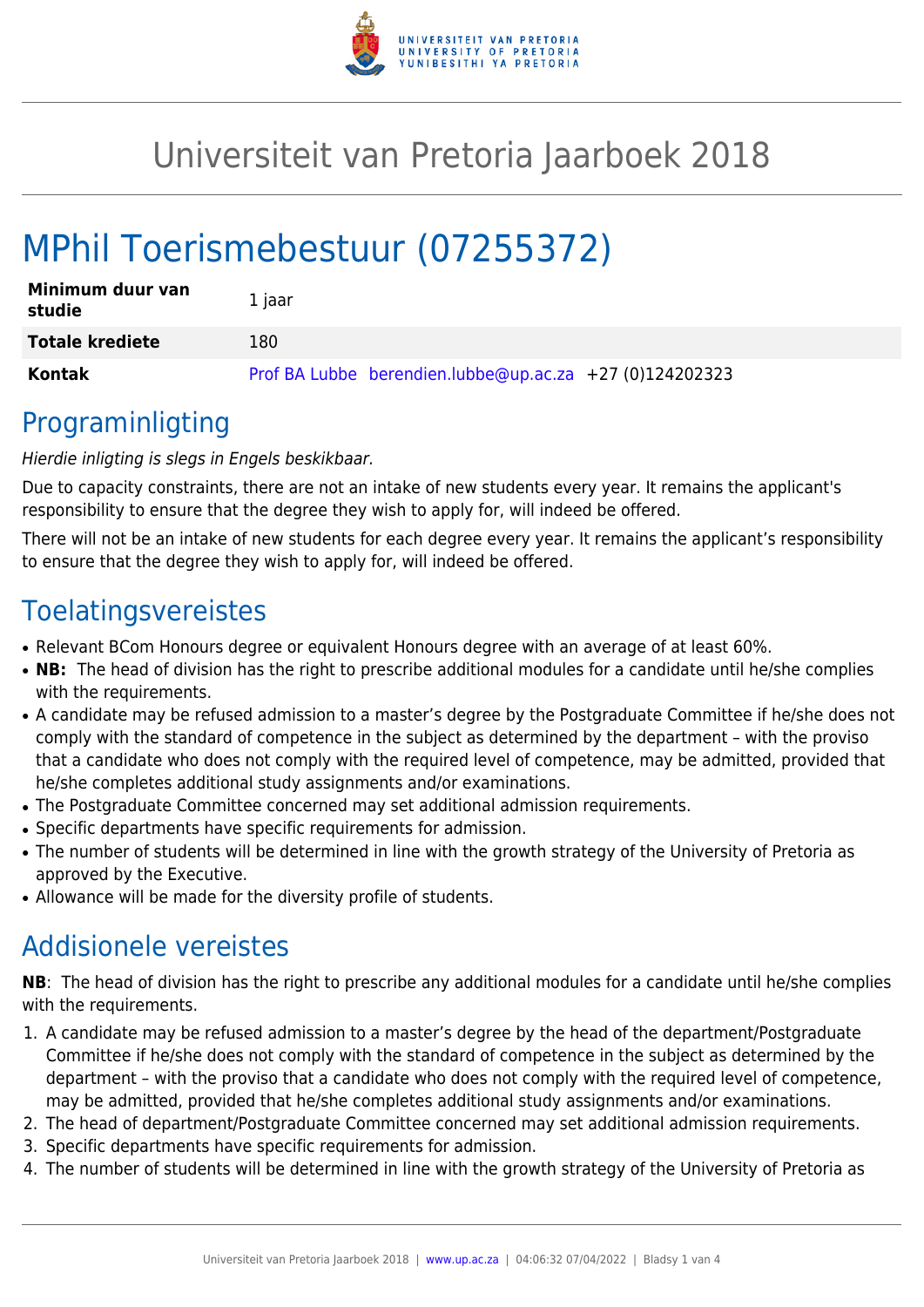

approved by the Executive.

5. Allowance will be made for the diversity profile of students.

### Eksamens en slaagvereistes

The pass mark for both a dissertation and a mini-dissertation is 50%. The provisions regarding pass requirements for dissertations, contained in General Regulation G.12.2, apply mutatis mutandis to mini-dissertations.

A pass mark of at least 50% is required in the examination of each module.

### **Navorsing**

The research component comprises the writing of a dissertation and a draft article for publication. A short proposal has to be submitted to the Postgraduate Committee. Upon approval of the proposal, a supervisor(s) will be appointed. The candidate will work under the guidance of his/her supervisor to develop a detailed research proposal according to the departmental guidelines and regulations. The proposal has to be approved by all relevant committees before the candidate can commence with the dissertation. The candidate will then continue to work under supervision of his/her supervisor to complete the research and to develop and finalise a dissertation according to departmental guidelines and regulations.

Before or on submission of the dissertation, candidates must submit at least one draft article for publication in a recognised academic journal. The draft article should be based on the research the candidate has conducted for the dissertation and be approved by the supervisor. The draft article is a necessary condition for the degree to be conferred on the candidate.

The research component (dissertation and draft article for publication) contributes 100% towards the total requirements for the degree. All prescribed modules are prerequisites to the dissertation.

#### **Dissertations/mini-dissertations, curricula and modules**

- 1. The degree programme requires that a dissertation/mini-dissertation must be submitted in a field of study chosen from the fields covered for the honours degree, provided that the Dean may, on the recommendation of the head of department/Postgraduate Committee concerned, approve the replacement of the required dissertation by the successful completion of a prescribed number of module credits and a minidissertation/research article.
- 2. Information on modules, credits and syllabi is available, on request, from the head of department/Postgraduate Committee concerned.
- 3. A module in Research Methodology is compulsory in all programmes. The Dean may, on the recommendation of the head of department/Postgraduate Committee concerned, waive the prerequisites.
- 4. Sufficient number of bound copies of the dissertation/mini-dissertation must be submitted to the Head: Student Administration for examination, after permission is granted by the supervisor.

#### **Article for publication**

A dean may require, before or on submission of a dissertation/mini-dissertation, the submission of a draft article for publication to the supervisor. The draft article should be based on the research that the student has conducted for the dissertation/mini-dissertation and be approved by the supervisor concerned. The supervisor should then have the opportunity to take the paper through all the processes of revision and resubmission as may be necessary and/or appropriate in order to achieve publication.

#### **Submission of dissertation/mini-dissertation**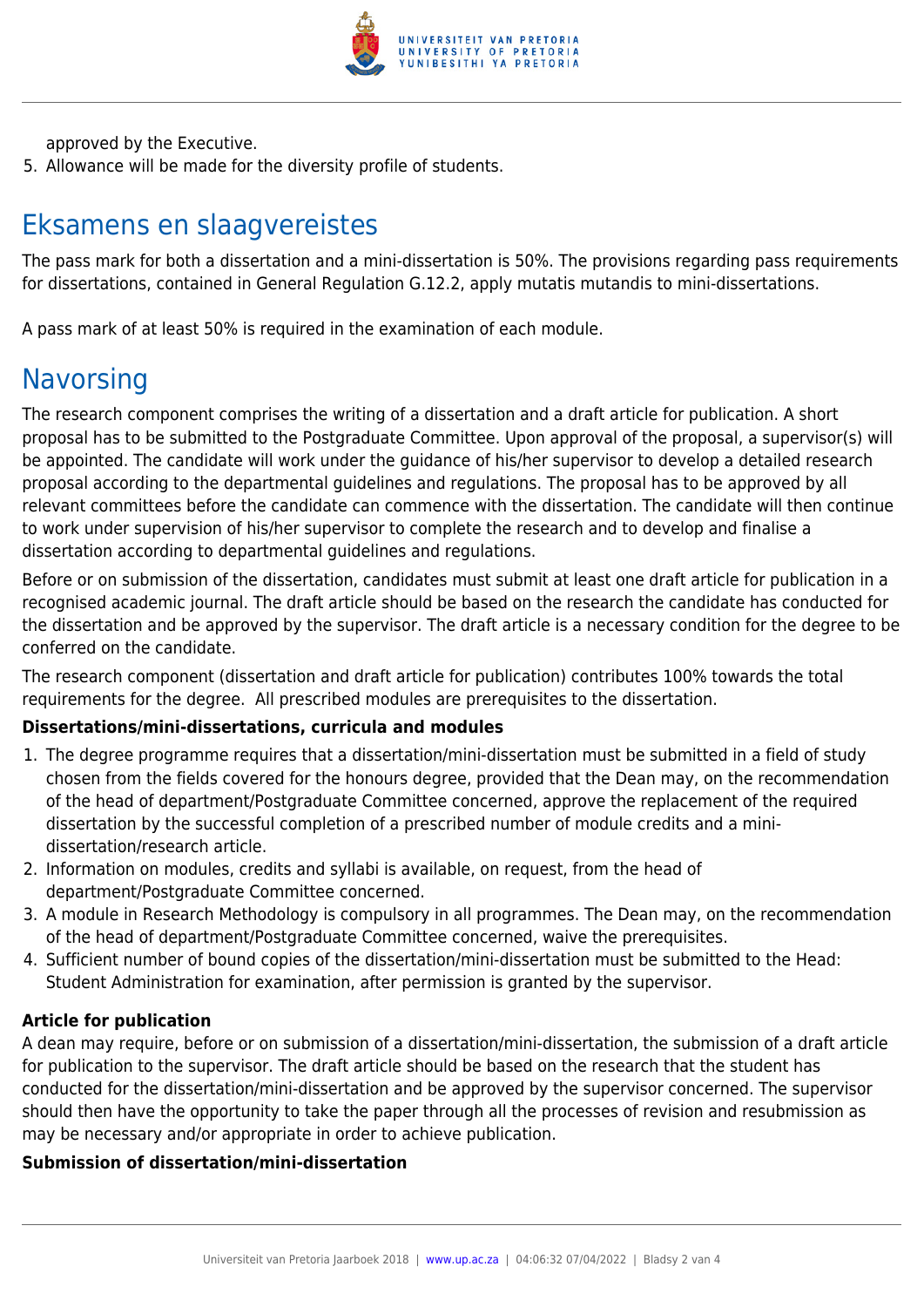

A dissertation/mini-dissertation is submitted to the Head: Student Administration/Departmental Postgraduate Office, before the closing date for the various graduation ceremonies as announced annually.

For examination purposes, a student must, in consultation with the supervisor, submit a sufficient number of bound copies and/or e-copies of the dissertation/mini-dissertation, printed on good quality paper and of good letter quality, to the Head: Student Administration/Departmental Postgraduate Office. Permission to submit the dissertation/mini-dissertation in unbound form may be obtained from the supervisor concerned on condition that a copy of the final approved dissertation/mini-dissertation is presented to the examiners in bound format or electronic format.

In addition to the copies already mentioned, each successful student must submit a bound paper copy as well as two electronic copies of the approved dissertation/mini-dissertation to the Head: Student Administration/Departmental Postgraduate Office in the format specified by the faculty and in accordance with the minimum standards set by the Department of Library Services, before 15 February for the Autumn graduation ceremonies and before 15 July for the Spring graduation ceremonies, failing which the degree will only be conferred during a subsequent series of graduation ceremonies.